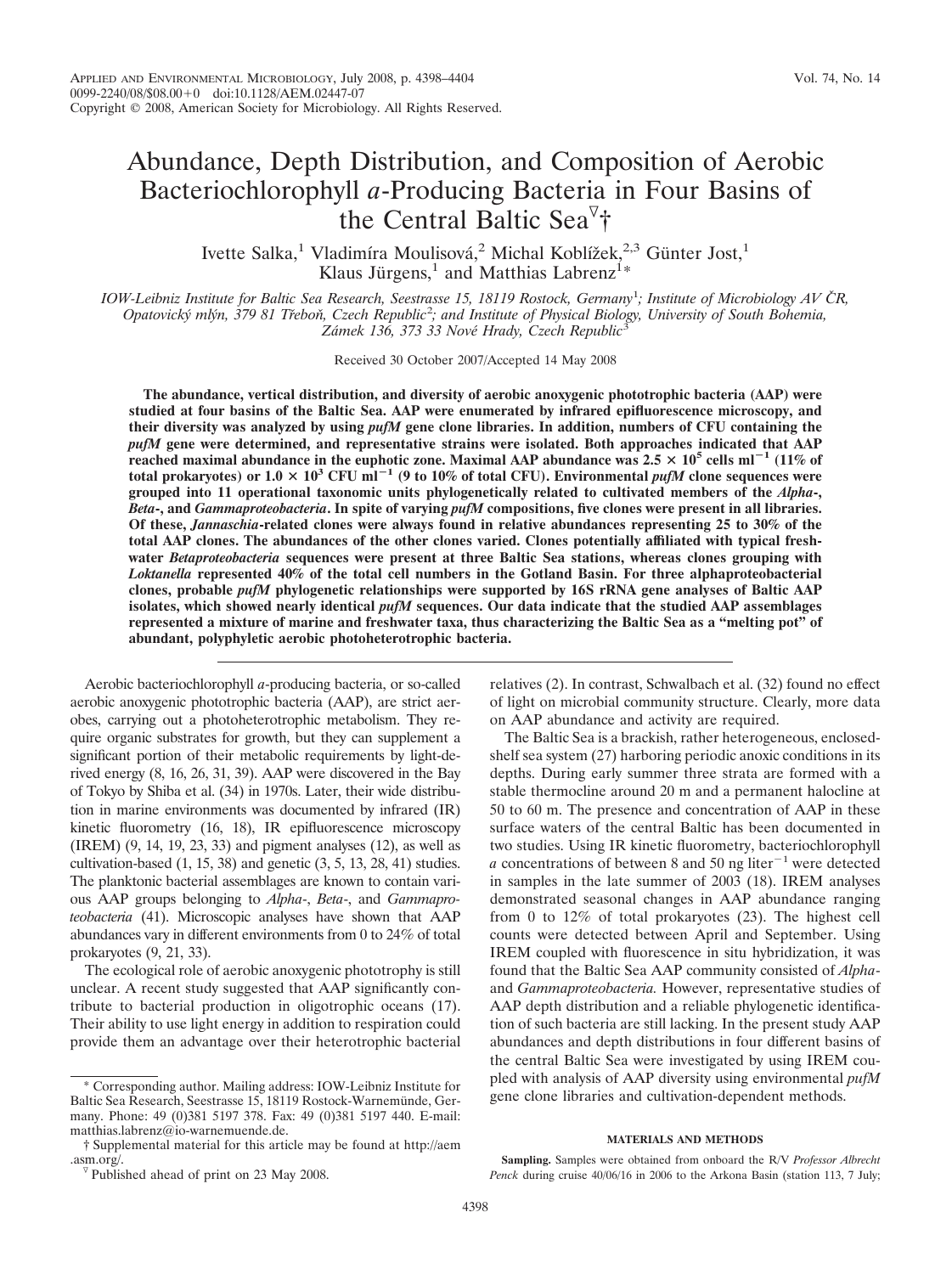

FIG. 1. Map of the central Baltic Sea and positions of the sampling stations.

54°55.42N; 13°30.17E), Bornholm Basin (station 213, 8 July; 55°14.76N; 15°59.22E), Gotland Basin (station 271, 10 July; 57°19.82N; 20°02.82E), and Landsort Deep (station 284, 11 July; 58°34.95'N; 18°14.62'E) (Fig. 1). Water samples from different depths were collected in 5-liter Free-Flow bottles (Hydrobios) attached to a polyvinyl chloride-coated stainless steel rosette equipped with conductivity, temperature, and depth sondes (SBE 911plus; Seabird), which included an electrode for measuring oxygen. For microscopy, water samples were fixed with  $2\%$  formaldehyde (0.2- $\mu$ m pore size, prefiltered), gently mixed, and incubated at 4°C.

Preparation of cultivation-based samples occurred during cruise 44/03/08 (9 August 2003) to the eastern Gotland Basin (station 271) onboard the R/V *Alexander von Humboldt*.

**Microscopic quantification of AAP.** Determination of the total cell numbers (TCN) and determination of AAP was done by IREM analyses as described by Mašín et al. (23).

**Environmental** *pufM* **gene clone library construction and RFLP.** Samples obtained at depths of maximal AAP concentration in the Arkona Basin (0.5 m), Bornholm Basin (4.0 m), Gotland Basin (9.0 m), and Landsort Deep (3.0 m) were filtered immediately onto Nuclepore filters (pore size,  $0.2 \mu m$ ) and stored frozen at  $-80^{\circ}$ C. In the laboratory, nucleic acids were extracted according to the procedure described by Weinbauer et al. (37). The *pufM* gene was amplified by using the *pufL* (forward, 5'-CTKTTCGACTTCTGGGTSGG-3') and *pufM* uniR (reverse, 5'-YCCATNGTCCANCKCCARAA-3') primer system (40), which included parts of the *pufL* and nearly the entire *pufM* gene. PCR mixtures contained  $1 \times$  JumpStart RED*Taq* ReadyMix reaction mix (Sigma), 100 nM concentrations of the forward and reverse primers, and usually 10 ng of template. The reactions were incubated in a MyCycler (Bio-Rad) with initial denaturation at 94°C for 2 min, followed by 35 cycles of 94°C for 30 s, 60°C for 45 s, and 72°C for 60 s, followed in turn by one 72°C step for 10 min. PCR products were purified (MiniElute PCR purification kit; Qiagen) and cloned in competent *E. coli* JM109 cells according to the manufacturer's instructions for the pGEM-T Easy vector system (Promega). Vector-specific primers T7 and SP6 were used to amplify PCR products for restriction fragment length polymorphism (RFLP) analyses and sequencing. The restriction enzymes MspI and Hin6I were used to digest and visualize the unpurified PCR products as described previously (4). Operational taxonomic units (OTUs) were grouped by identical RFLP patterns, and representative fragments were sequenced by using the reverse primer *pufM*\_uniR (40) by MWG Biotech AG (Martinsried, Germany).

**Isolation and cultivation of AAP.** Water samples from 13 different depths (6 to 180 m) at station 271 were taken in August 2003 (see Fig. S1 in the supplemental material). Dilutions (1 to 1:10,000) were prepared in 100- $\mu$ m-pore-size-filtered and autoclaved Baltic seawater. Volumes of  $100 \mu l$  were spread on Baltic seawater medium agar plates (three replicates) which had been prepared in Baltic seawater of  $12\%$  salinity amended with (per liter) 0.1 g NH<sub>4</sub>-acetate, 0.05 g of K<sub>2</sub>HPO<sub>4</sub>, 0.05 g of KH<sub>2</sub>PO<sub>4</sub>, and 15 g of Bacto agar. CFU were determined after an 8-month incubation period at 10°C in the dark.

Nucleic acids of all colonies originating from one representative replicate plate out of three were extracted according to the method of Weinbauer et al. (37). *pufM* gene analyses, RFLP, and sequencing of representative OTUs were carried out as described for the environmental *pufM* gene. Dilution series were used to isolate all *pufM*-positive colonies on the Baltic seawater agar medium. These were then stored deep-frozen in glycerol  $(15\%$  [vol/vol]) at  $-80^{\circ}$ C.

Additional water samples were taken from the surface layer of different areas of the Baltic Sea, resulting in the isolation of strains B04, B09, and B11 on agar plates (15), and strains WM1 and WM2 using a two-step dilution technique with subsequent fluorescence screening (M. Koblížek et al., unpublished data). Additional information regarding the water samples for AAP cultures is summarized in Table 1.

**Identification of AAP isolates.** The full-length 16S rRNA gene was amplified from *pufM*-positive isolates by using the bacterial primers 27f (5'-AGAGTTTG ATCCTGGCTCAG-3) and 1492r (5-GGTTACCTTGTTACGACTT-3). PCR mixtures contained  $1 \times PCR$  buffer, 250  $\mu$ mol of each deoxynucleoside triphosphate, 150 nM concentrations of the forward and reverse primers, and 0.025 U of *Taq* polymerase (Fermentas)  $\mu$ l<sup>-1</sup>. PCR was done in a MyCycler (Bio-Rad) with initial denaturation at 94°C for 5 min, followed by 30 cycles of 94°C for 1 min, 45°C for 45 s, and 72°C for 90 s, followed by one 72°C step for 2 min. PCR products were sequenced by MWG Biotech AG (Martinsried, Germany).

**Phylogenetic analysis.** Using ARB (http://www.arb-home.de), *pufM* sequences from the present study, together with sequences from public databases, were translated into amino acids and aligned. The protein alignment was used to realign nucleic acids, and phylogenetic trees were reconstructed based on sequences of approximately 400 nucleotides. These were reduced to unambiguously alignable positions by using group-specific filters. An evolutionary-distance dendrogram was constructed by using the Jukes-Cantor correction and neighborjoining. The reliability of the branching patterns was evaluated by using 500 random bootstrap resamplings.

**Statistical analyses.** To investigate relationships of temperature and salinity to AAP, as well as of picocyanobacteria and heterotrophic prokaryotic cell numbers, Spearman rank correlations were used. Levels of significance were defined as  $P \le 0.05$  and  $P \le 0.001$ .

**Nucleotide sequence accession numbers.** Partial *pufM* gene sequences were deposited in the GenBank database under accession numbers EU564436 (isolate B04), EU009365 (isolate B09), EU009366 (isolate B11), EU009373 (isolate WM1), EU026123 (isolate WM2), EU1680083 (isolate IOW23b), EU1680098 (isolate IOW11b), and EU1680084 to EU1680096 (*pufM* clones).

## **RESULTS**

**AAP cell distribution.** AAP abundances were assessed in the major basins of the Arkona, Bornholm, Landsort, and Gotland basins. Depth profiles showed the typical summer stratification of the upper water column for each of the investigated sites (Fig. 2A to D). Salinity usually increased slightly  $(5 \text{ to } 8\%)$ with depth, except for the Arkona Basin where salinity reached 17‰ at a depth of 40 m (Fig. 2A). The highest prokaryotic cell numbers were measured in the upper water column ranging from 2.1  $\times$  10<sup>6</sup> (Fig. 2E) to 3.4  $\times$  10<sup>6</sup> cells ml<sup>-1</sup> (Fig. 2F) but declined below the thermocline (Fig. 2E to H). Picocyanobacteria showed maximum abundance of 21.7% of the TCN in concentrations of up to  $4.5 \times 10^5$  cells ml<sup>-1</sup> (Fig. 2G). The AAP cell numbers ranged from  $4 \times 10^4$  cells ml<sup>-1</sup> up to a maximal level of  $25 \times 10^4$  cells ml<sup>-1</sup> observed in the Bornholm Basin (Fig. 2F). In relative numbers AAP formed 2 to 11% of the total prokaryotes present in the euphotic zone. The highest numbers (5 to 11%) were detected at the upper 10 m at the Gotland Basin station (Fig. 2G). Zones for maximal cell numbers of AAP, picocyanobacteria, and TCN varied between the surface and depths of 5 to 17 m (Fig. 2E to G). TCN, picocyanobacteria, and AAP abundances at different depths were correlated in terms of salinity and temperature. Salinity did not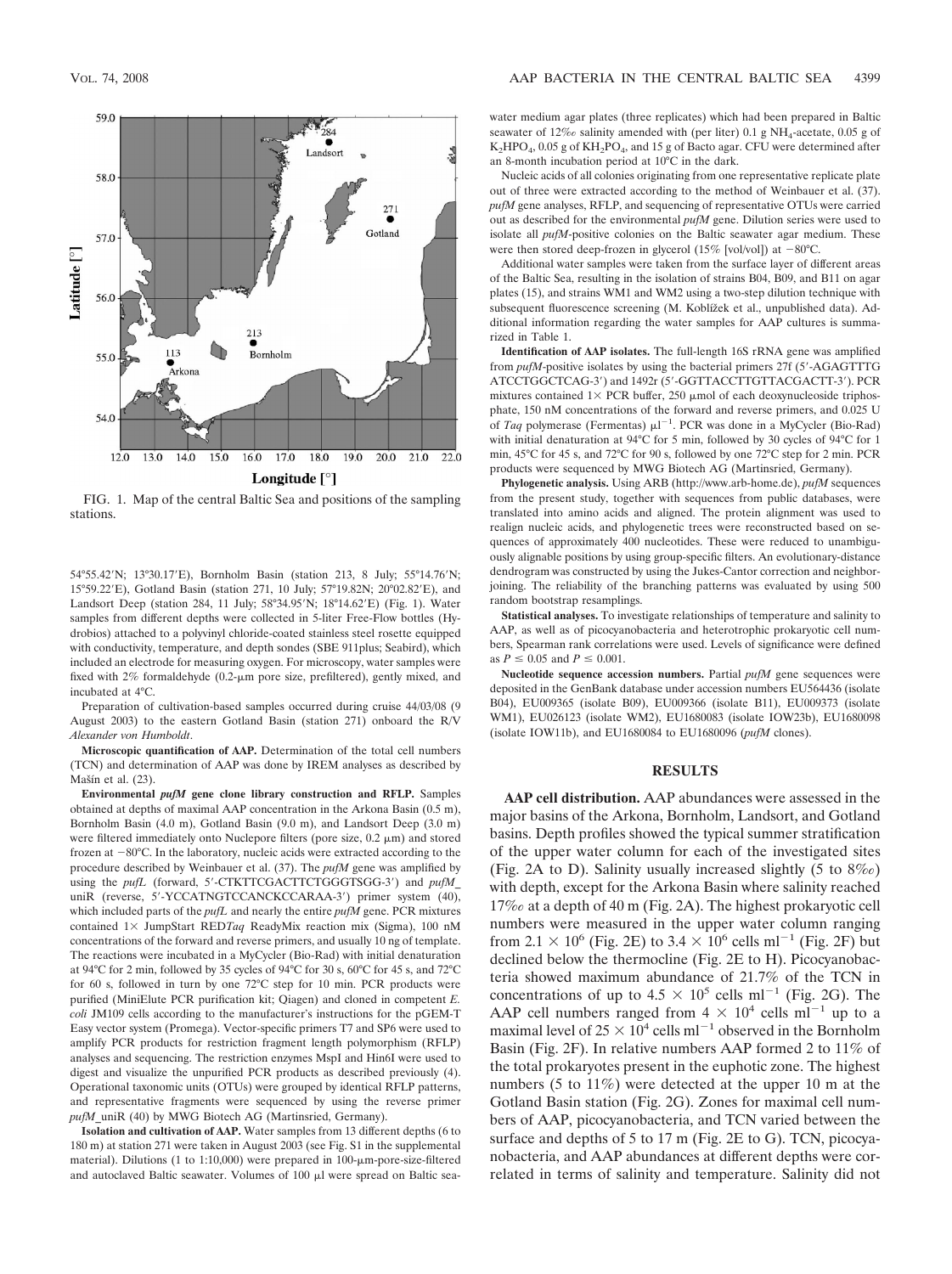TABLE 1. 16S rRNA gene sequence length, nucleotide accession number and closest phylogenetic neighbor, as well as the location, temperature, and sampling date of isolated Baltic AAP

| Isolate         | Location <sup><math>a</math></sup>     | Latitude          | Longitude         | Date           | Temp<br>$(^{\circ}C)$ | 16S<br>rRNA<br>sequence<br>length<br>(bp) | Nucleotide<br>accession<br>no. | Closest phylogenetic<br>neighbor                            | Similarity<br>$(\%)^b$ |
|-----------------|----------------------------------------|-------------------|-------------------|----------------|-----------------------|-------------------------------------------|--------------------------------|-------------------------------------------------------------|------------------------|
| <b>B04</b>      | Eastern Gotland Basin,<br>station F1*  | 58°39'N           | $21^{\circ}24'E$  | 27 August 2003 | 16                    | 666                                       | EU564435                       | Erythromicrobium<br>ramosum DSM 8510                        | 99                     |
| <b>B09</b>      | Gulf of Finland, station<br>$F4*$      | $59^{\circ}39'$ N | $24^{\circ}09'E$  | 28 August 2003 | 17                    | 1430                                      | DO648518                       | <i>Roseobacter</i> sp. strain<br><b>BS90</b>                | 98                     |
| <b>B11</b>      | Northern Baltic Proper,<br>station F5* | $59^{\circ}20'$ N | $22^{\circ}33'$ E | 30 August 2003 | 16                    | 1434                                      | DO659411                       | Marine<br>alphaproteobacterium<br>$AS-11$                   | 98                     |
| WM1             | Warnemünde beach                       | $54^{\circ}11'$ N | $12^{\circ}06'E$  | 7 July 2006    | 19                    | 1416                                      | EF421433                       | Loktanella vestfoldensis<br>LMG $220031$                    | 99                     |
| WM <sub>2</sub> | Warnemünde beach                       | $54^{\circ}11'$ N | $12^{\circ}06'E$  | 7 July 2006    | 19                    | 1421                                      | EF044234                       | Uncultured Rhodobacter<br>group bacterium<br>clone $LA4-B3$ | 97                     |
| IOW11b          | Gotland Basin, station<br>$271\dagger$ | 58°00'N           | 19°54'E           | 9 August 2003  | 21                    | 1344                                      | EU168097                       | Marine bacterium<br><b>BS110</b>                            | 96                     |
| IOW 23b         | Gotland Basin, station<br>$271\dagger$ | 58°00'N           | 19°54'E           | 9 August 2003  | 21                    | 1334                                      | EU168099                       | Loktanella vestfoldensis<br>LMG 22003 <sup>1</sup>          | 99                     |

<sup>a</sup> \*, samples were obtained during the "Biooptics cruise" aboard R/V *Oceania* in August 2003, as described previously (19); †, samples were obtained onboard R/V *Alexander von Humboldt* during cruise 44/03/08.

<sup>*b*</sup> As determined by the program BLAST.

significantly correlate with AAP abundance, but Spearman rank correlations between water temperature and heterotrophic bacteria (TCN minus cyanobacteria and AAP), picocyanobacteria, and AAP cell counts confirmed that, at a significance of  $P \le 0.05$ , temperature significantly correlated with all three parameters. At a higher significance level ( $P \leq 0.001$ ) only AAP cell numbers were influenced by temperature (see Table S1 in the supplemental material).

**Environmental** *pufM* **gene diversity.** Based on restriction patterns and partial *pufM* sequencing 274 *pufM* clones could be grouped into 11 different OTUs using RFLP analysis. These grouped together with cultivated members of the *Alpha*-, *Beta*-, and *Gammaproteobacteria* (Fig. 3). The *pufM* phylogenetic tree exhibited three principal clusters: OTUs similar to *Alpha*-3 *proteobacteria*, namely, *Loktanella vestfoldensis* (represented by clone 170), *Rhodobacter sphaeroides* (clones 173 and 417), *Jannaschia* sp. (clones 203 and 291), and *Roseobacter denitrificans* (clone 289), as well as OTUs from two other clusters which were related to *Alpha*-4-*proteobacteria* (clone 390) or *Gammaproteobacteria* (clone 466). Clone 433 was most similar to the *pufM* sequence of *Rubrivivax gelatinosus* (80% sequence similarity) according to BLAST. However, this betaproteobacterial relationship was not reflected in the phylogenetic tree where *Beta*- and *Gammaproteobacteria* clustered together (Fig. 3A) The phylogenetic affiliation of *pufM* clone 77 could not be determined.

Associations between seven to nine different OTUs could be formed for each of the basin-specific *pufM* clone libraries (Fig. 3B). Five OTUs were present at all stations (clones 170, 289, 291, 340, and 433). Of these, *Jannaschia*-related clone 291 accounted for 25 to 30% of the analyzed sequences, whereas the relative abundances of the other groups varied among the stations. High abundances of 20 to 30% were found for betaproteobacterial clone 433 in the Arkona, Bornholm, and Landsort libraries, as well as in the Gotland library for *Loktanella*- related clone 170 (40%). The *pufM* sequences in Bornholm, Gotland, and Landsort libraries related to *Gammaproteobacteria* (clone 466) contributed less than 10%.

**AAP CFU.** The depth profiles for temperature and oxygen recorded in August 2003 confirmed the typical summer stratification of the upper water column for the Gotland Basin (see Fig. S1 in the supplemental material). Highest TCN (8.9  $\times$  10<sup>6</sup> cells ml<sup>-1</sup>) and CFU numbers  $(1.2 \times 10^4 \text{ colonies m}^{-1})$  were found at a depth of 6 m. A total of 224 colonies from 13 different depths between 6 and 180 m were screened for the pufM gene. Only colonies of  $1.0 \times 10^3$  and  $5.0 \times 10^2$  CFU ml<sup>-1</sup> (9 to 10% of total CFU), originating from depths of 6 and 14 m, respectively, were *pufM* positive. Based on RFLP analyses, the *pufM*-positive colonies were grouped into two OTUs, represented by strains IOW11b and IOW23b (Table 1), which were phylogenetically located within the *Roseobacter* cluster (Table 1 and Fig. 3A).

Five more AAP strains were isolated from other areas of the Baltic Sea (Table 1). In accordance with their position in the phylogenetic *pufM* tree (Fig. 3A), their partial 16S rRNA gene strain sequences were most closely related to members of the *Alpha*-3- and *Alpha*-4-*proteobacteria* (Table 1). Interestingly, the *pufM* gene sequences of obtained isolates showed high similarities to environmental sequences. The *pufM* gene sequences of strain B04 and clone 390 and of strain WM2 and clone 203, as well as strains WM1, IOW 23b, and clone 170, were identical or nearly identical (Fig. 3A). No gamma- or betaproteobacterial AAP strains could be isolated.

### **DISCUSSION**

The aim of this study was to identify the diversity and distribution of AAP in the deepest stations of four major Baltic basins. The Baltic Sea was chosen for AAP analyses because its distinct vertical and horizontal salinity gradients allow the co-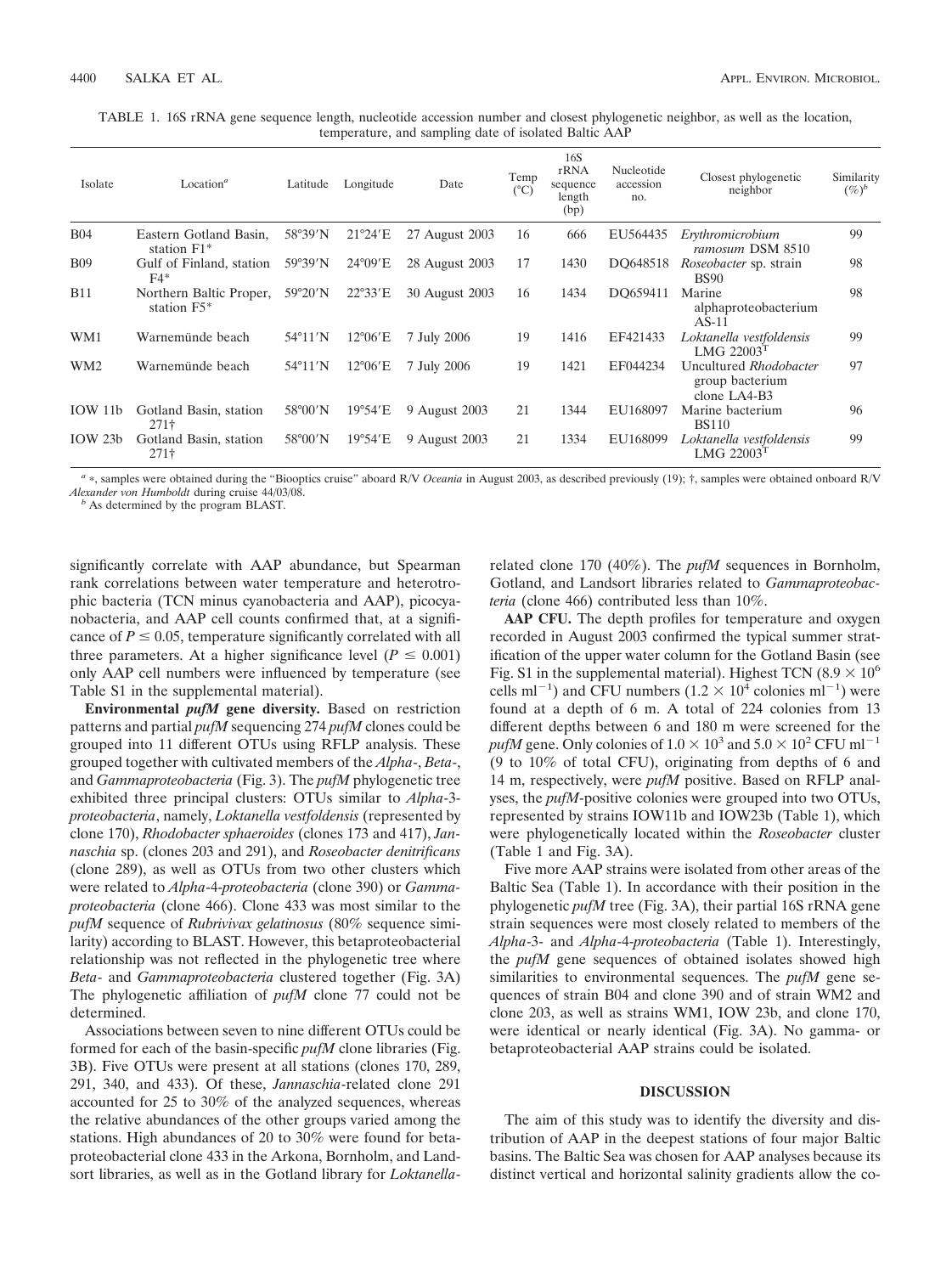

FIG. 2. Depth profiles throughout the Arkona Basin (A and E), Bornholm Basin (B and F), Gotland Basin (C and G), and Landsort Deep (D and H) in July 2006: temperature, oxygen, and salinity (A to D), as well as total, picocyanobacteria, and AAP cell numbers (E to H).

existence of freshwater and marine species (29). An increasing number of reports concerning the AAP presence in estuarine, coastal (33, 35), or fresh (24) waters formed by nonmarine species (41) suggested that these environments are inhabited by distinct AAP assemblages. In accordance with this, the diversity of *pufM* genes detected and high concentrations of AAP cells measured in the present study reflected specific brackish shelf conditions in the Baltic Sea.

**AAP diversity.** The *Roseobacter* group plays an important role in diverse marine surface systems (7), forming the major part of AAP communities in the Mediterranean and the Red Sea (28). The *Roseobacter* group comprised a substantial portion of the bacterial community in the Skagerrak-Kattegat front as well (30), which is characterized by its surface brackish outflow from the Baltic Sea and deep saline inflow from the Skagerrak and North Sea. However, its occurrence in the central Baltic Sea was supported only by a few isolates, and confirmation by molecular methods is still lacking (6, 20). In the present study, potential members of the *Roseobacter* clade represented 50 to 90% of all clones investigated (Fig. 3). Three clones of this clade (Table 1) contained *pufM* sequences nearly identical to those of Baltic AAP isolates, enabling us to support the *pufM* phylogenetic relationships by 16S rRNA gene analyses (Fig. 3A).

The presence of genes grouping with *L. vestfoldensis* in all four basins (Fig. 3B) was remarkable and supported by independent isolation of two *Loktanella* strains (Table 1). Metagenomic data from the global ocean sampling expedition detected members of the *Loktanella* cluster in a sample of a suboxic-to-anoxic hypersaline lagoon, but not in oxic samples (41). In the central Baltic, *pufM* genes probably affiliated with *Loktanella* were especially abundant in the clone library from the Gotland Basin (Fig. 3B). The Gotland Basin is the largest basin area with anoxic bottom water; during the sampling the water column at station 271 was anoxic below 140 m (unpublished data). However, how local physicochemical conditions could influence the presence of the *Loktanella* cluster remains to be investigated.

Analogously, high abundances of potentially betaproteobacterial clones from the Arkona, Bornholm, and Landsort basins were found in the *pufM* clone libraries. Interesting is the presence of potential *Erythromicrobium* related genes (clone 390) in all of the studied libraries. *Erythromicrobium*- and *Erythrobacter*-related species are frequently found in cultivated material (15, 34, 39); however, they have not been found in genetic studies (3, 28, 41). Based on our analyses sequences clustering with *Erythromicrobium/Erythrobacter* accounted for 3 to 18% of Baltic *pufM* sequences, which is in fair agreement with previously published fluorescence in situ hybridization analyses (23). In the phylogenetic *pufM* tree clone 433 is positioned within the *Gamma*- and *Betaproteobacteria* (Fig. 3A). In general, the distinction between *Gamma-* and *Betaproteobacteria* is not simple. Indeed, recent principal-component analyses have shown that *Betaproteobacteria* could be a subgroup of much larger *Gammaproteobacteria* (11). Since BLAST analyses showed the closest similarity to the betaproteobacterium *Rubrivivax gelatinosus*, clone 433 was assumed to be of betaproteobacterial origin. *R. gelatinosus* is a freshwater bacterium that was first described in 1907 as "*Rhodocystis gelatinosa"* (25). Since the drainage area of the Baltic Sea is more than four times as large as the sea itself (10), the high abundances of freshwater-related betaproteobacterial *pufM* clones was expected.

Structure of bacterial communities based on phylogenetic relationships does not necessarily provide insight into their physiological properties and should be interpreted with caution. In addition, nucleic acid extraction, PCR, and cloning techniques are biased, which may have affected the determinations of *pufM* abundances. This might explain why more gammaproteobacterial AAP cells may have been detected by using fluorescence in situ hybridization (23) than in our study. Nevertheless, considering the whole *pufM*-based data set, the clones derived from the four basins were indicative of AAP assemblages formed by a mixture of marine and freshwater influences characteristic for brackish water environments such as the Baltic Sea. In summary, our study demonstrated a broad spectrum of AAP diversity, which is in contrast to the very low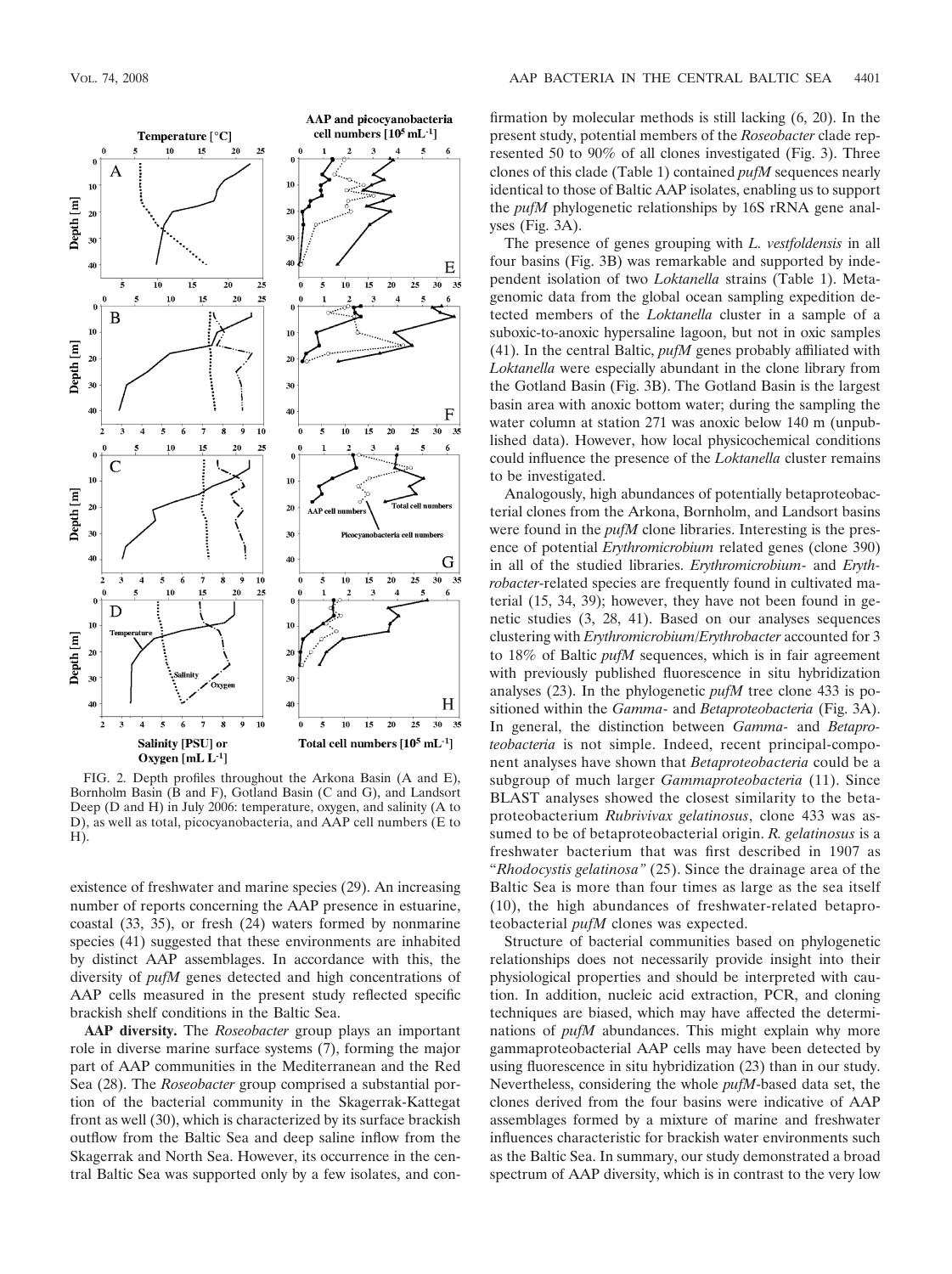

FIG. 3. (A) Unrooted tree showing the phylogenetic relationships of *pufM* gene sequences detected in the central Baltic Sea and their closest relatives. The tree was reconstructed by using the neighbor-joining method and is based on a comparison of approximately 400 nucleotides. Bootstrap values, expressed as a percentage of 500 replications, are given at branching points. Only values greater than 50% are shown. *Chloroflexus aurantiacus* was used as the outgroup. The *pufM* sequence of *L. vestfoldensis* DSM16212T was obtained in the present study. Names in boldface indicate clones or isolates obtained from the present study. Patterns indicate representative clones that were retrieved throughout the stations. Bar, 10 substitutions per 100 nucleotides. (B) Relative abundance of different *pufM* genes in clone libraries, reflected by patterns identical to those from panel A. Clones derived from the depths of the maximal AAP concentration of the Arkona Basin (station 113), Bornholm Basin (station 213), Gotland Basin (station 271), and Landsort Deep (station 284).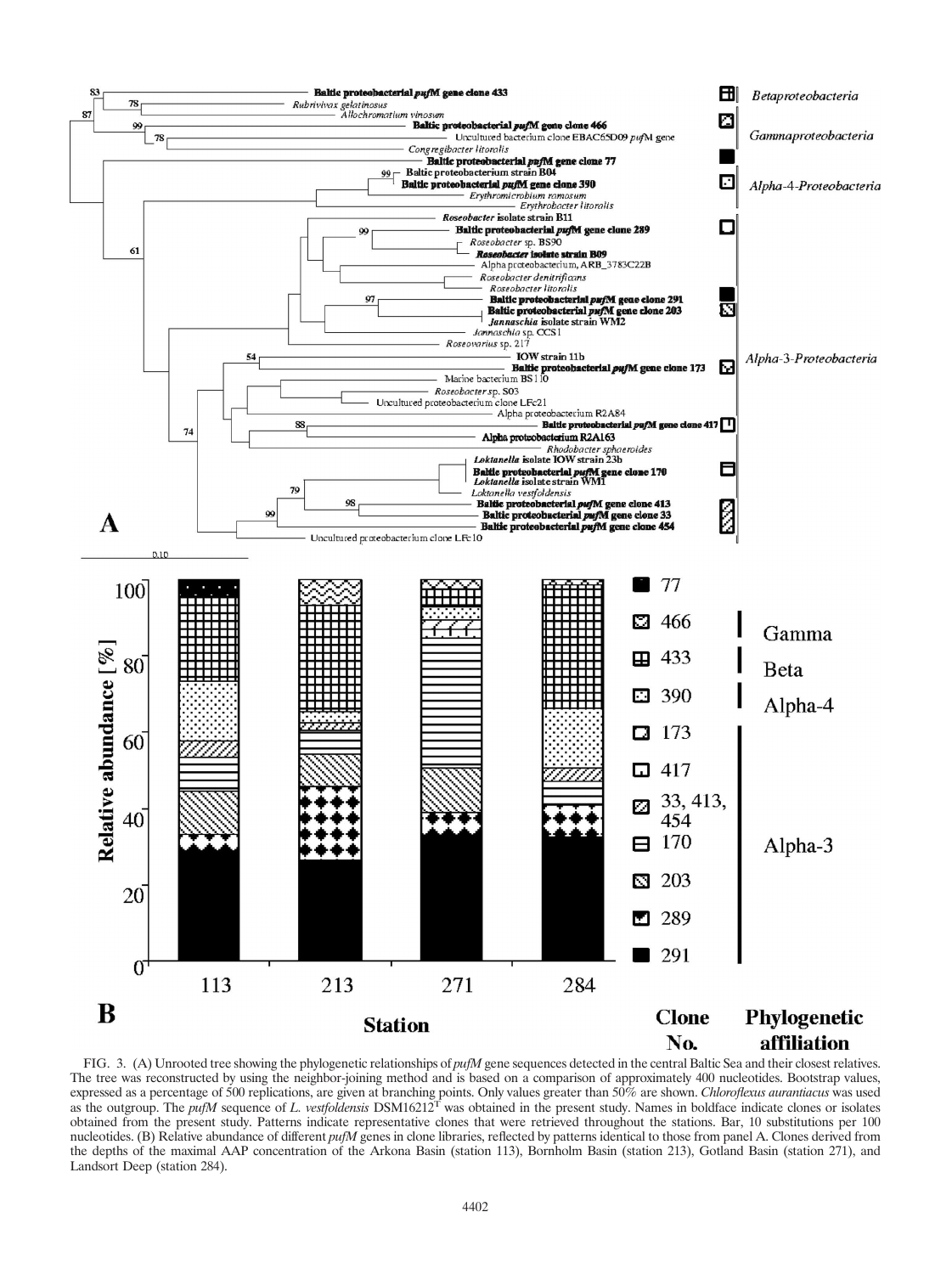diversity of AAP in eutrophic environments suggested by Jiao et al. (14).

**AAP abundance.** AAP cell concentrations of up to 11% of TCN were determined in 2006 by IREM (Fig. 2E to H), a level similar to those for the surface water in the summer of 2005 (23) and to the CFU of *pufM*-containing colonies compared to the total CFU (9 to 10%). This relatively high percentage is in agreement with other reports of high AAP abundances in coastal and shelf waters (35, 42).

IREM analyses showed the highest AAP cell numbers in the euphotic zone (upper 20 to 30 m of the water column) (Fig. 2E to H). Colonies containing *pufM* were only detected at comparable depths (Fig. S1 in the supplemental material), consistent with the phototrophic character of AAP. Light influence was already documented in different environments including the mid-Atlantic bight and the North Pacific gyre, where AAP cells were most abundant above a 1% light depth (9). In the Delaware and Chesapeake estuaries, AAP abundance was significantly correlated with light attenuation, as well as ammonium and nitrate concentrations (36), indicating that light is not the only factor influencing AAP assemblages. Thus, additional important ecological factors should also be considered. Analyses of AAP depth distributions in the Baltic showed a strong correlation between temperature and AAP abundance in the water column (Fig. 2). The highest AAP cell numbers were usually found at sites where temperatures were  $\geq 20^{\circ}$ C. Sieracki et al. (35) proposed that low temperatures (in this case,  $\langle 6^{\circ}$ C) limited AAP abundances in the Northwest Atlantic, which would support our studies. On the other hand, temperature is linked to absorbed light energy, and it directly influences many other parameters. Thus, the extent of direct influence by temperature on AAP abundance in the central Baltic Sea during our sampling is unknown but should be taken into account in further analyses.

### **ACKNOWLEDGMENTS**

We are grateful to the captains and crews of R/V *Alexander von Humboldt* and R/V *Professor Albrecht Penck*. The excellent technical assistance of Heike Brockmöller, Bärbel Buuk, and Annett Grüttmüller is greatly appreciated.

This study was funded by the Leibniz Institute for Baltic Sea Research (IOW), by Czech projects GAČR 204/05/0307 and 206/07/0241 and GAAV project 1QS500200570, and by the Czech-German bilateral AV ČR-DFG project 436 TSE to M.K. and M.L.

#### **REFERENCES**

- 1. Allgaier, M., H. Uphoff, A. Felske, and I. Wagner-Döbler. 2003. Aerobic anoxygenic photosynthesis in *Roseobacter* clade bacteria from diverse marine habitats. Appl. Environ. Microbiol. **69:**5051–5059.
- 2. **Beatty, J. T.** 2002. On the natural selection and evolution of the aerobic phototrophic bacteria. Photosynth. Res. **73:**109–114.
- 3. **Be´ja`, O., M. T. Suzuki, J. F. Heidelberg, W. C. Nelson, C. M. Preston, T. Hamada, J. A. Eisen, C. M. Fraser, and E. F. DeLong.** 2002. Unsuspected diversity among marine aerobic anoxygenic phototrophs. Nature **415:**630– 633.
- 4. **Bond, P. L., S. P. Smriga, and J. F. Banfield.** 2000. Phylogeny of microorganisms populating a thick, subaerial, predominantly lithotrophic biofilm at an extreme acid mine drainage site. Appl. Environ. Microbiol. **66:**3842–3849.
- 5. **Britschgi, T. B., and S. J. Giovannoni.** 1991. Phylogenetic analysis of a natural marine bacterioplankton population by rRNA gene cloning and sequencing. Appl. Environ. Microbiol. **57:**1707–1713.
- 6. **Bruns, A., H. Cypionka, and J. Overmann.** 2002. Cyclic AMP and acyl homoserine lactones increase the cultivation efficiency of heterotrophic bacteria from the central Baltic Sea. Appl. Environ. Microbiol. **68:**3978–3987.
- 7. **Buchan, A., J. M. Gonzalez, and M. A. Moran.** 2005. Overview of the marine *Roseobacter* lineage. Appl. Environ. Microbiol. **71:**5665–5677.
- 8. **Cooney, M. J., W. A. Johnston, S. Pohl, and R. R. Bidigare.** 2006. Influence

of photoperiod on pigmentation and metabolic efficiency of the marine aerobic anoxygenic photosynthetic bacterium *Erythrobacter longus* strain NJ3Y. Aquat. Microb. Ecol. **43:**303–309.

- 9. **Cottrell, M. T., A. Mannino, and D. L. Kirchman.** 2006. Aerobic anoxygenic phototrophic bacteria in the mid-Atlantic bight and the North Pacific gyre. Appl. Environ. Microbiol. **72:**557–564.
- 10. **Elmgren, R., and U. Larsson.** 2001. Nitrogen and the Baltic Sea: managing nitrogen in relation to phosphorus. Sci. World J. **1:**371–377.
- 11. **Garrity, G. M., and J. G. Holt.** 2001. The road map to the manual, p. 119–154. *In* D. R. Boone, R. W. Castenholz, and G. M. Garrity (ed.), Bergey's manual of systematic bacteriology, 2nd ed., vol. 1. Springer-Verlag, Berlin, Germany.
- 12. **Goericke, R.** 2002. Bacteriochlorophyll *a* in the ocean: is anoxygenic bacterial photosynthesis important? Limnol. Oceanogr. **47:**290–295.
- 13. Hu, Y., H. Du, N. Jiao, and Y. Zeng. 2006. Abundant presence of the  $\gamma$ -like proteobacterial *pufM* gene in oxic seawater. FEMS Microbiol. Lett. **263:**200– 206.
- 14. **Jiao, N., Y. Zhang, Y. Zeng, N. Hong, R. Liu, F. Chen, and P. Wang.** 2007. Distinct distribution pattern of abundance and diversity of aerobic anoxygenic phototrophic bacteria in the global ocean. Environ. Microbiol. **9:**3091– 3099.
- 15. Koblížek, M., O. Béjà, R. R. Bidigare, S. Christensen, B. Benitez-Nelson, C. **Vetriani, M. K. Kolber, P. G. Falkowski, and Z. S. Kolber.** 2003. Isolation and characterization of *Erythrobacter* sp. strains from the upper ocean. Arch. Microbiol. **180:**327–338.
- 16. **Koblížek, M., P. G. Falkowski, and Z. S. Kolber.** 2006. Diversity and distribution of photosynthetic bacteria in the Black Sea. Deep-Sea Res. II **53:** 1934–1944.
- 17. Koblížek, M., M. Mašín, J. Ras, A. J. Poulton, and O. Prášil. 2007. Rapid growth rates of aerobic anoxygenic phototrophs in the ocean. Environ. Microbiol. **9:**2401–2406.
- 18. Koblížek, M., J. Stoń-Egiert, S. Sagan, and Z. S. Kolber. 2005. Diel changes in bacteriochlorophyll *a* concentration suggest rapid bacterioplankton cycling in the Baltic Sea. FEMS Microbiol. Ecol. **51:**353–361.
- 19. **Kolber, Z. S., F. G. Plumley, A. S. Lang, J. T. Beatty, R. E. Blankenship, C. L.** VanDover, C. Vetriani, M. Koblížek, C. Rathgeber, and P. G. Falkowski. 2001. Contribution of aerobic photoheterotrophic bacteria to the carbon cycle in the ocean. Science **292:**2492–2495.
- 20. Labrenz, M., G. Jost, and K. Jürgens. 2007. Distribution of abundant prokaryotic organisms in the water column of the central Baltic Sea with an oxic-anoxic interface. Aquat. Microb. Ecol. **46:**177–190.
- 21. **Lami, R., M. T. Cottrell, J. Ras, O. Ulloa, I. Obernosterer, H. Claustre, D. L. Kirchman, and P. Lebaron.** 2007. High abundances of aerobic anoxygenic photosynthetic bacteria in the South Pacific Ocean. Appl. Environ. Microbiol. **73:**4198–4205.
- 22. **Lane, D. J.** 1991. 16S/23S rRNA sequencing. John Wiley & Sons, Chichester, United Kingdom.
- 23. Mašín, M., A. Zdun, J. Stoń-Egiert, M. Nausch, M. Labrenz, V. Moulisová, and M. Koblížek. 2006. Seasonal changes and diversity of aerobic anoxygenic phototrophs in the Baltic Sea. Aquat. Microb. Ecol. **45:**247–254.
- 24. Mašín, M., J. Nedoma, L. Pechar, and M. Koblížek. Distribution of aerobic anoxygenic phototrophs in temperate freshwater systems. Environ. Microbiol., in press.
- 25. **Molisch, H.** 1907. Die Purpurbakterien nach neuen Untersuchungen. G. Fischer, Jena, Germany.
- 26. **Moran, M. A., and W. L. Miller.** 2007. Resourceful heterotrophs make the most of light in the coastal ocean. Nat. Rev. Microbiol. **5:**792–800.
- 27. **Omstedt, A., J. Elken, A. Lehmann, and J. Piechura.** 2004. Knowledge of the Baltic Sea physics gained during the BALTEX and related programmes. Prog. Oceanogr. **63:**1–28.
- 28. **Oz, A., G. Sabehi, M. Koblížek, R. Massana, and O. Béjà.** 2005. *Roseobacter*like bacteria in Red and Mediterranean Sea aerobic anoxygenic photosynthetic populations. Appl. Environ. Microbiol. **71:**344–353.
- 29. Paavola, M., S. Olenin, and E. Leppäkoski. 2005. Are invasive species most successful in habitats of low native species richness across European brackish water seas? Est. Coast. Shelf Sci. **64:**738–750.
- 30. **Pinhassi, J., A. Winding, S. J. Binnerup, U. L. Zweifel, B. Riemann, and Å.** Hagström. 2003. Spatial variability in bacterioplankton community composition at the Skagerrak-Kattegat Front. Mar. Ecol. Prog. Ser. **255:**1–13.
- 31. **Rathgeber, C., J. T. Beatty, and V. Yurkov.** 2004. Aerobic phototrophic bacteria: new evidence for the diversity, ecological importance and applied potential of this previously overlooked group. Photosynth. Res. **81:**113–128.
- 32. **Schwalbach, M. S., M. Brown, and J. A. Fuhrman.** 2005. Impact of light on marine bacterioplankton community structure. Aquat. Microb. Ecol. **39:**235– 245.
- 33. **Schwalbach, M. S., and J. A. Fuhrman.** 2005. Wide-ranging abundances of aerobic anoxygenic phototrophic bacteria in the world ocean revealed by epifluorescence microscopy and quantitative PCR. Limnol. Oceanogr. **50:** 620–628.
- 34. **Shiba, T., U. Simidu, and N. Taga.** 1979. Distribution of aerobic bacteria which contain bacteriochlorophyll *a*. Appl. Environ. Microbiol. **38:**43–45.
- 35. **Sieracki, M. E., I. C. Gilg, E. C. Thier, N. J. Poulton, and R. Goericke.** 2006.